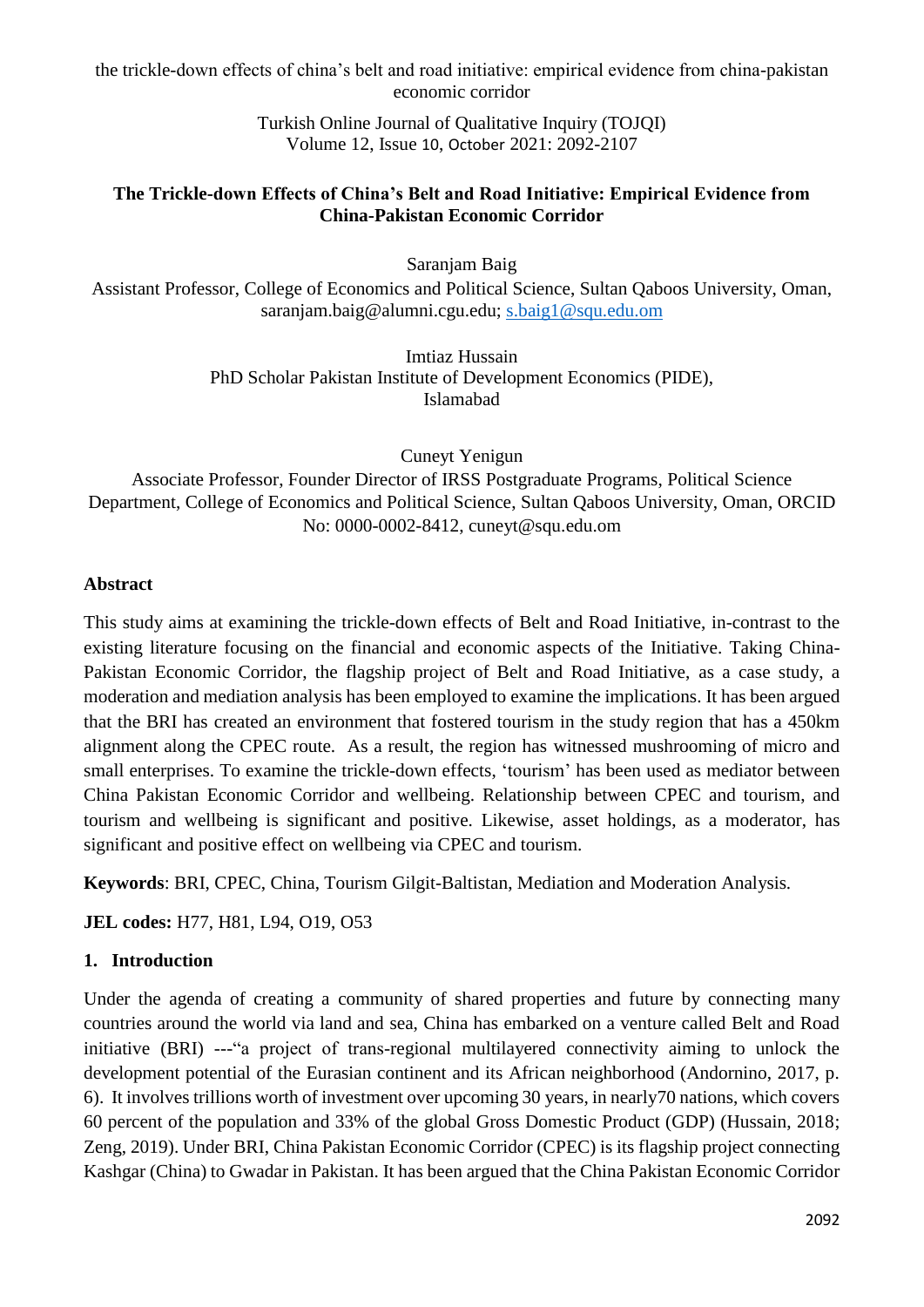(CPEC) --a series of colossal economic activities has the capability to transform the density of Pakistan's upcoming generation (Muzammil and Waqar 2018 Xinhua, 2015a, b). It has further been argued by many studies that this transformation will add over 2 million jobs opportunities which would be a tremendous ratio in generating more employment in Pakistan's economy and will boost the GDP growth by 7.5% till 2030 (Hamid et.al. 2017; Luqman, 2017). While some other, analysts remain skeptical about its positive implications.

Although many existing studies consider CPEC as potential "game-changer" for Pakistan (for instance, Xinhua, 2015a, b; Siddique, 2015; Zaman, 2015), yet some studies cast doubts on CPEC in terms of its potential to create jobs. In particular, Jacob (2017) and Shah (2016) are skeptical about CPEC's capacity to create employment in Gwadar in Baluchistan and argue that Chinese measures in these regions might create counterproductive effects. However, their focus remains on the direct and project related implications of CPEC. Existing literature grossly misses the indirect effects, spill over, and external effects on the well-being of the communities along the alignment of the CPEC route. Likewise, many existing studies have shed light on the potential implications of BRI and CPEC on the economy and development on the macro level (for instance Rana, 2016; Jamal, 2016; Khan et al, 2020). Missing in the existing literature is, however, the examination of linkage between CPEC and well-being on the micro-level. This research aims at filling that gap by taking the case study of Gilgit-Baltistan, an isolated mountainous region in northern Pakistan, which is otherwise the only entry point to the corridor via land and therefore gets the name of "gateway to CPEC". We hypothesize that there are trickle-down implications of CPEC on the communities along the alignment of the CPEC route and there are intervening factors that mediate the relationship between CPEC and Wellbeing. In this research, 'tourism' mediates that relationship.

According to the Asian Development Bank report, the economic corridors link different economic stakeholders along a specific area. They provide crucial connections between economic horizons that are commonly located in urban areas. Although the CPEC project is economic connectivity that will boost international trade yet it also has political, strategic, social and cultural implications (Shaikh, 2018). CPEC will help Pakistan for the alleviation of poverty, resolve unemployment issue and diminish the inequalities of undeveloped areas. Strategically this corridor will help to promote connectivity between far-flung areas, the establishment of economic actors to encourage the process of peace and institutional cooperation (Ahmar, 2015).

As discussed at onset, the region under study is one of the far-flung rural areas in the northern Pakistan. Yet, it is endowed with natural beauty, ecological importance, and presence of some of world's highest peaks, and strategic location, which provides it with enormous potential for attracting tourism. However, the development of transportation and infrastructure is a vital component for growth and development of the tourism industry. These factors are pivotal to put an economy into the trajectory of productive and employment generating process (Khan, 2016). China Pakistan Economic Corridor provides this opportunity to Gilgit-Baltistan. Investments under CPEC have led to improved infrastructure and communication facilities which in turn are facilitating the tourism industry. Tourists' arrivals to the region has increased manifold. Allied industries are flourishing too. According to Aschauer, (1990) infrastructure is an important component of quality life, and the local economic development depends on investment, infrastructure and skills of labor (Pedrana, 2013; Alam et al, 2020).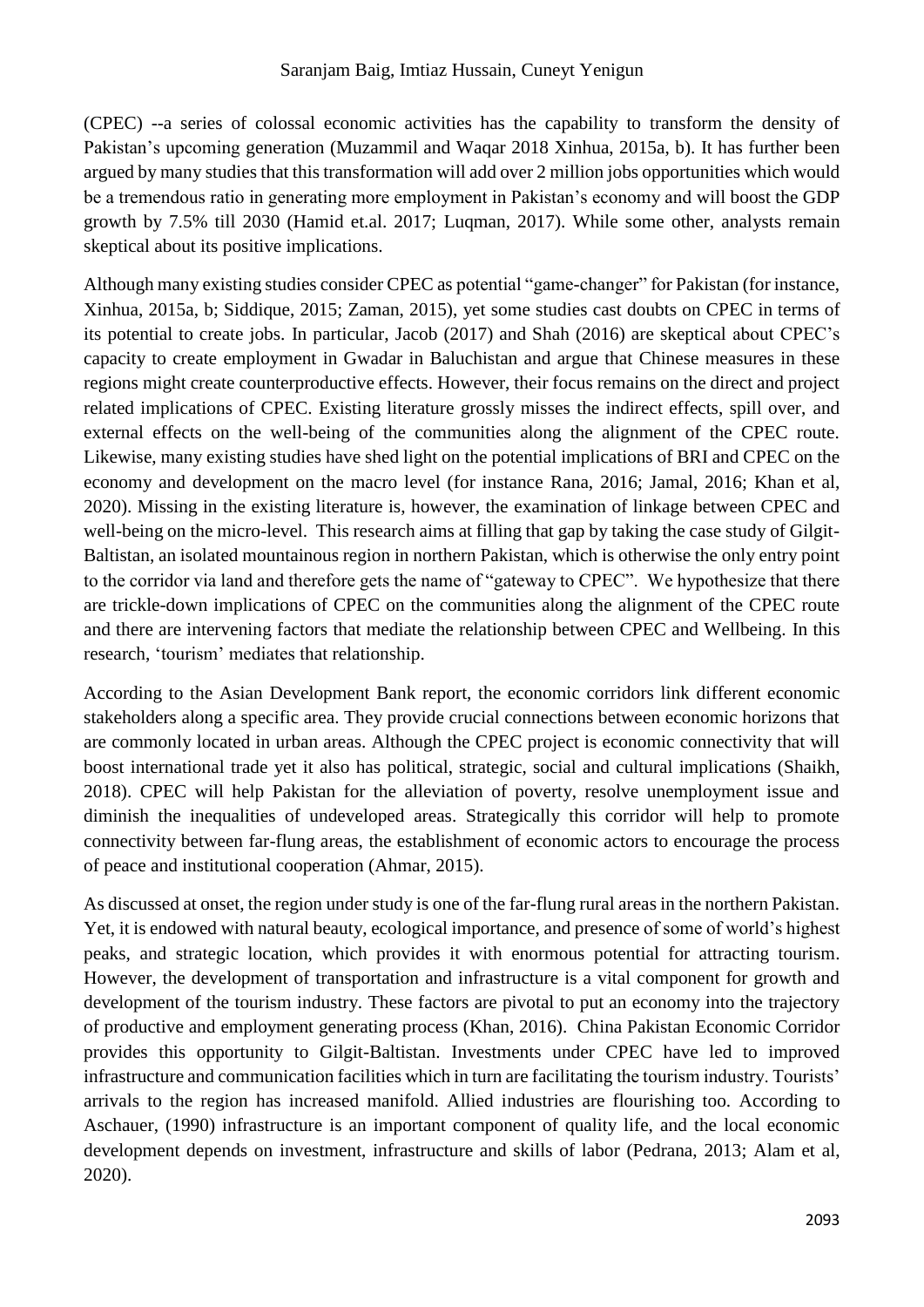Tourism provides job opportunities, which leads to income generation, resulting in an increase in the living standards of locals. Tourism also increases the demand of labor also reducing poverty and ensuring income in the tourism industry (Gondos 2014). Likewise, it has been argued that planned tourism minimizes the negative impacts on society and environment (Shapley, & Telfer, 2002). This in the backdrop, the purpose of the current paper is to explore the welfare implications of the BRI using CPEC as a proxy and tourism as a mediator. The argument we are making is the welfare implications of the BRI are mediated by the increase in tourists' arrivals in the region under study. It is expected that the improved infrastructure, security and communication facilities under CPEC in the mountainous Gilgit-Baltistan will help boost tourism and the allied industries, which in turn have positive effects on economic well-being and quality of life in the region.

The data for a sample of 310 was collected by serving closed-end questionnaires to businesses that include hotels, restaurants, tourist spots and general businesses. To measure the economic well-being indicators of household income, household consumption, assets holding, unemployment, and education and health were considered. Findings suggest positive and statistically significant impact of CPEC on tourism and tourism on economic wellbeing in the selected districts of GB. The results found tourism as the significant mediator between CPEC and economic wellbeing. Asset holding was found as a significant moderator with tourism and CPEC to increase economic wellbeing of the respondents.

Rest of the paper is structured as follow; Section 2 presents the related and updated literature. The section three elucidates the methodology and econometric model. This section also presents Piecemeal Approach of mediation and moderation. Section 4 presents the estimated results of mediation moderation models followed by concluding remarks and recommendations.

# **2. Literature Review**

In this part, literatures on the implications of CPEC on well-being and poverty will first be reviewed. And then, related literatures on tourism and well-being will also be reviewed to provide a methodology basis for this research.

# *2.1. China-Pakistan Economic Corridor and Well-being*

According to the Asian Development Bank, CPEC has an essential role to connect economic agents in Pakistan, China, Middle East, West Asia and Africa that would bring foreign direct investment (FDI) within these countries. CPEC is the series of projects, including infrastructure, communication and technology. Moreover, numerous plans and strategies have been formulated under CPEC to encapsulate major issues of Pakistan's economy. The main features of China Pakistan Economic corridor are: advancement of transportation infrastructure through rehabilitation of railways and roads, managing energy crises, promotion of different sectors like, tourism, agriculture, industry as well as regional connectivity (Rashid, 2018). In addition, this mega project presents tremendous opportunities for Pakistani economy to alleviate poverty, employment generation and significant enhancement of socio-economic development (Ali, 2018).

The CPEC route will connect all the four provinces, AJK, FATA and Gilgit-Baltistan (Abid and Ashfaq 2015). Gilgit-Baltistan will be benefited most by this project. Specifically, the  $2<sup>nd</sup>$  phase of up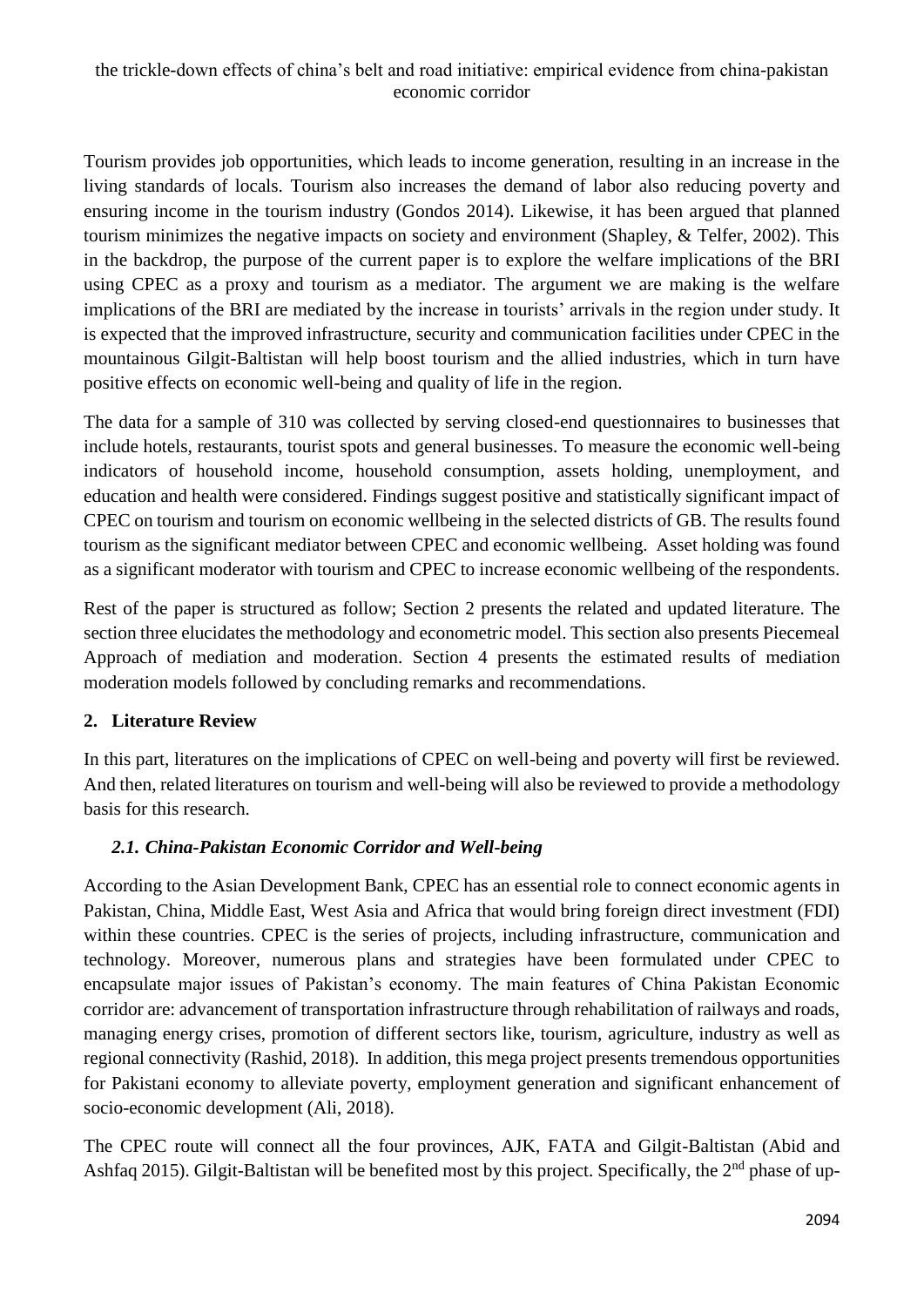gradation of Karakoram Highway under infrastructure projects of CPEC, hydropower projects and Gilgit-Chitral road is of great importance for Gilgit-Baltistan. An ambassador Yao Jing during his visit to Pakistan said "The Chinese government wishes for the development of residents through trade activities between GB and neighboring Xinjiang province." (Nagri 2018).

Haq and Farooq (2020) have studied three dimensions of CPEC's impact on welfare including education, health and housing. Their study indicated that Pakistan's social welfare will be increased by 5.21% up to 2020. This study forecasts highest growth rate which is 6.4% of social welfare in Baluchistan at provincial level. Additionally, 6.31% in Sindh, 5.19% in KPK and lowest 3.5% in Punjab, respectively. The net impact on three dimensions of social welfare has also been depicted by this study as 3.85% in education, 4.74% in health sector, and 8.6% in housing respectively. They concluded that all those districts which are located on the China-Pakistan economic corridor routes, will significantly increase the quality of life and other dimensions of social welfare. In the line of agreement with arguments by Haq and Farooq (2020), Menhas. et.al (2019) have studied the perceptions on China-Pakistan economic corridor (CPEC) and its socio-economic impacts on Pakistan. The infrastructure development under this multidimensional project has also improved the infrastructure in Pakistan, which helps the recent economic era of Pakistan. This study carried-out how such an infrastructure development leads to increase socio-economic dimensions of Pakistan. For the purpose they collected primary data by 500 respondents from two-node citifies of Pakistan. Majority of their respondents agreed that CPEC would also improve the quality of life in Pakistan. In contrast to Menhas et.al (2019) perception's based study, our study focuses on the objective well-being.

While also incorporating the effects of tourism, Khan *et. al* (2020) suggests that the economic wellbeing is dependent on investments on infrastructure, energy and other productive dimensions. This opportunity has been provided by the CPEC in Gilgit-Baltistan. It also suggests that sustainable tourism policies in developing countries are required to enhance economic growth and economic wellbeing. China-Pakistan economic corridor is accelerating economic activities and generates businesses activities in Gilgit-Baltistan as examined by Baig et al (2020) and Baig et al (2019). They have investigated the effects on CPEC on micro and small businesses. Since, the initiation of CPEC, the region has witnessed higher tourist inflow to the region and led to increase in small businesses and economic activities on the route along the alignment of CPEC. The study argues that the activities under CPEC are not only an opportunity for tourism-related businesses but also for medium and largescale firms.

Finally, a pre and post analysis of CPEC was carried out by Asif *et al* (2019). Their pre-period consists of the studying the impact of Pakistan's trade with china during 1985-2017. Second phase examines the Pakistan's trade in line with China-Pakistan Economic corridor during 1990-2017. The results of OLS also indicated that Pakistan's trade volume with CPEC has significant impact on its inclusive growth in Pakistan.

# *2.2. Tourism and Well-being*

In contrast to the studies relying on perceptions to examine the relationship between CPEC and wellbeing, the current study uses tourism as mediator to quantify the well-being implications of CPEC.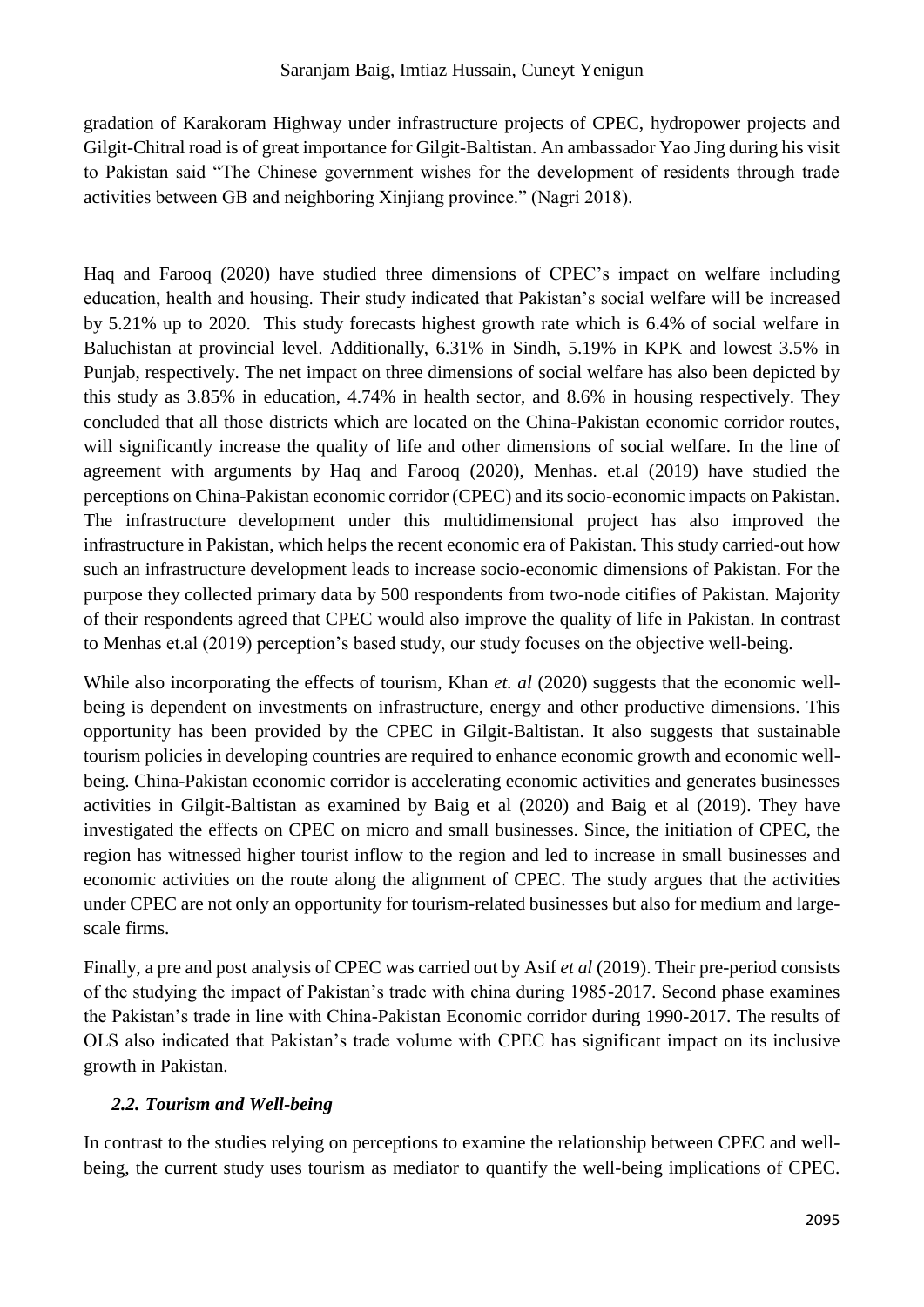This subsection on literature presents some of the studies examining the relationship between tourism and well-being. In a recent study, unlike our research, Baig and Zehra (2020) examine the mediating role of the China-Pakistan Economic Corridor while investigating the relationship between governance and tourism. They argue good governance and easy access to a tourist destination have increased the influence on the tourist decision to choose a place to visit the region given the implications of CPEC. The government of Pakistan's Ministry of Planning and Development (2017) has clearly indicated the importance of tourism and its development through China Pakistan Economic Corridor especially along the border areas. It suggests the need for research to indicate the possible outcomes for development of coastal tourism within the China Pakistan Economic Corridor.

While examining the direct relationship between tourism and the well-being, Andereck. *et.al*. (2007) argue that the tourism increases quality life of the host community if tourism industry is well planned. Specifically, few studies have investigated the perception based impact of tourism on quality of life. For instance, Long. *et.al.* (1999) investigate the economic impact of tourism on quality of life and suggest that the infrastructure development and hotel industries generate economic activities. In a similar vein, given the improvements in infrastructure under China-Pakistan Economic Corridor, the region under study has witnessed increase in tourists' arrivals---both domestic and international. A study by Rehman et al. (2013) postulates the potentials and development of domestic and international tourists in GB. They conducted a survey to collect time series data to investigate temporal changes in tourist inflow. Their proposed methodology found that tourist inflow is closely linked with the local and national events as well as law and order situation in the country.

In two different studies Ridderstaat, et.al. (2016a, 2016b) investigate the relationship tourism development and the quality of life. In the first study, they suggest a direct two-way direct relationship between quality of life and tourism development. While in their second study, an indicator for economic development was used as a mediator between tourism development and quality of life. Using applied exploratory and confirmatory factor analyses combined with structural equations modeling, they found the tourism has direct as well as indirect impact on quality of life.

Many other studies have examined the impact of tourists' arrivals on well-being. For example Allen (2013), Long et al. (1988) have studied the impact of tourism development on community life by taking seven dimensions of life including citizens; involvement, environment, public services, economic condition, medical services, recreation services and formal education. Their objective was to find which dimension of life is more sensitive to tourism development in their community. They found nonlinearity between tourism development and satisfaction or community importance with involvement of citizen, public services and environment. Likewise, according to Cooke (1982), development of rural communities can increase by promoting of tourism. In a similar study, Zappino (2005) has studied tourism and development in the Caribbean region. Tourism has significantly increased the income levels of the households and it is an important source of income as well as plays a role in reducing poverty by increasing the rate of employment. He has further indicated that in many countries tourism has resulted in the increase of wealth. In his research he has elucidated that tourism can lead to the rapid growth of an economy which is beneficial for the possible sustainable development of that economy including poverty reduction. However, Boukas and Ziakas (2016) are critical about governments 'efforts to consider tourism planning for community development.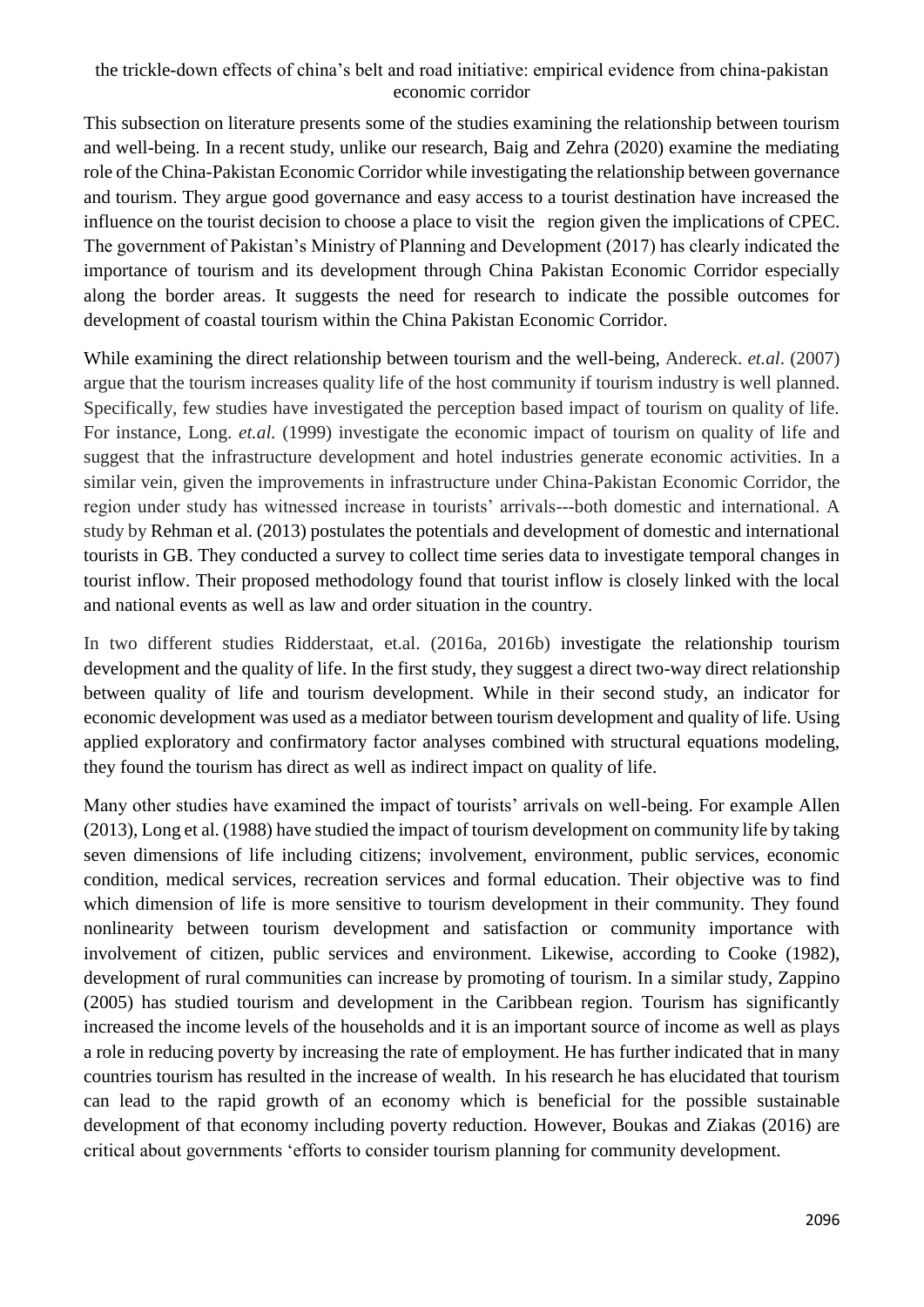Some studies also suggest that the government intervention to promote tourism is imperative. According to Samimi *et al*. (2011), who have examined the long run relationship between tourism development and economic growth in some selected developing countries, . This study also suggested that the significant impact of tourism was increasing in developing countries justifying government intervention as a necessity to promote as well as increase tourism by facilitating and providing better services to the tourists. It has been argued in our study that investments under CPEC have created improvements in the infrastructure in the region under study and 32. Boiko (2013) considers infrastructure of a country and investments to promote tourism may affect the local development. Stephen (2017) arguments that tourism was a potential tool for the development of small businesses, specifically opportunities for the enhancement as well as improvement of entrepreneurs in coastal resorts of UK, are in the line of arguments we are presenting here. However, unlike Stephen (2017), we suggest that tourism mediates between CPEC and wellbeing.

We have presented two streams of literature in the preceding sections. One set of the literature examines the effects of CPEC on development and well-being. However, the studies either rely on perceptions and opinions or concerned with the direct benefits of the CPEC related to projects. The second stream of literature investigates the relationship between tourists' arrivals and wellbeing. It does not take care of the BRI and CPEC related influences. Our study, while agreeing with the arguments of the two streams of literature, presents a more nuanced argument that the CPEC has trickle-down wellbeing implications on the communities along the alignment of the CPEC route, However, we also argue, this relationship is being mediated by 'tourism'.

# **3. Methodology**

# *3.1. Study Area*

The region of Gilgit-Baltistan connects China to Pakistan via the famous Karakoram Highway (KKH) and is famously known as the roof of the world on account of joint junction of world's largest mountain series viz Karakoram, Himalaya and Hindu Kush. Gilgit-Baltistan is also home to some of the highest peaks of the world. Three largest glaciers outside poles are situated in this region. More than 200 large and small glaciers feed the downstream water flux of Indus River also located in this region. The world's highest natural lakes can also be found in this region. It is also home to some of the endangered species of flora and fauna. Such diversity makes the region unique among the world ecological locations. It has been witnessed that infrastructure, security and peace under CPEC on this route has attracted tourism to this region.

Beside its ecological uniqueness and beauty, this region also holds a geostrategic importance because of its borders with China and other countries. Gilgit-Baltistan is the gateway for China Pakistan Economic Corridor (CPEC). This mega project seems to boost up the ecotourism industry across 73,000 sq. km area of Gilgit-Baltistan. This multi-faceted mega project will definitely create more job opportunities in GB which would further multiply the earning prospect. Such opportunities would crucially enhance the youth development sector across Gilgit-Baltistan. There are some clear indicators that CPEC projects would develop all sectors including a healthy increase in domestic income and spending per head, reducing unemployment rates, providing quality education and health, enhancing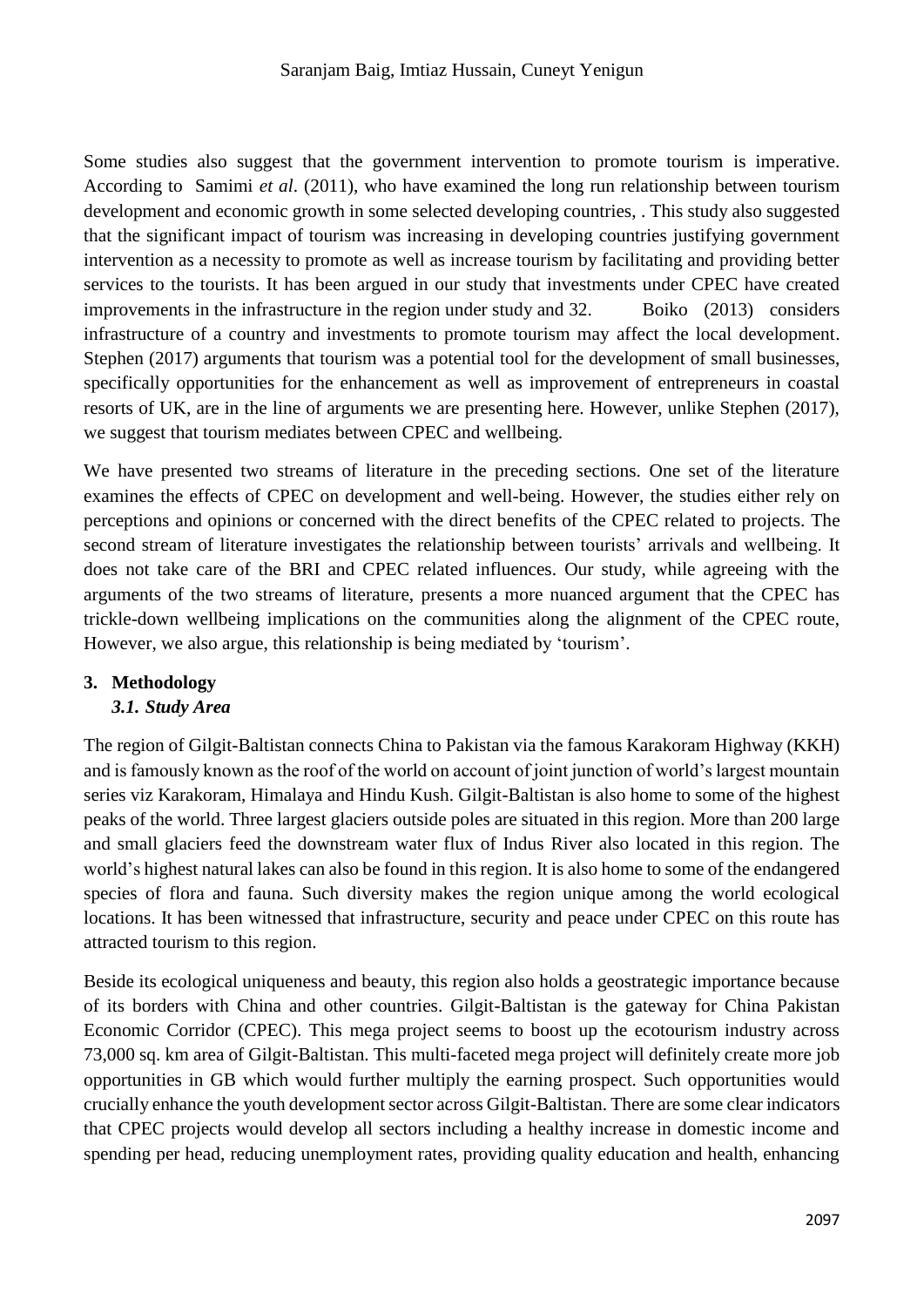ecotourism industry, etc. Such benefit would not only be harnessed by the people of Gilgit-Baltistan, but it transcends its positive implications equally to other parts of the country.

# *3.2. Research Design, Data and Sample*

The study was carried out in four districts along the CPEC route in Gilgit-Baltistan including Gilgit, Hunza, Nagar and Diamer. These four districts are the main economic hubs on the CPEC route in Gilgit-Baltistan, Pakistan. The sample of 310 includes hotels, guest houses, restaurants and general businesses on the CPEC route. According to Tourism Department of Gilgit-Baltistan, there are 47, 22, 64, and 45 hotels, guest houses, and restaurants in the districts of Gilgit, Nagar, Hunza, and Diamer, respectively. In addition, the number of general businesses on the CPEC route in district Gilgit, Nagar, Hunza and Diamer is 2956, 385, 1261, and 300, respectively. Given that the total number of hotels, guest houses, and restaurants was not very large, we collected the data using census survey method, also called complete enumeration survey method, in which a researcher takes each and every unit of the population. On the other hand, we conducted simple random sampling technique for general businesses on the CPEC route to collect data on a sample size of 132. The questionnaire for the data collection was developed based on tourism theories such as tourism development cycle, exchange theory and sustainable development theory. In addition, we have developed questions on variables by generating their proxies. For instance, for CPEC we have used infrastructure, communication technology, and peace and security as its proxy, while for the economic well-being we used indicators of economic well-being which have been discussed in the section of methodology.

The nature of this study is quantitative and deductive, where mediation and moderation have been applied. In this connection, to test the model, data is collected through a field survey in the four districts of Gilgit-Baltistan, Pakistan that are located along the alignment of CPEC. We developed an English version questionnaire consisting of 32 questions on 'CPEC', 21 questions on 'tourism', 24 questions on 'economic wellbeing' and finally 10 questions on 'assets holdings'. We divided the questionnaire into two sections. For some variables, Likert scale was employed to measure them on a scale ranging from 1-5; where 1 stands for strongly disagree, 2 for disagree, 3 for Neutral, 4 for Agree and finally, 5 for strongly agree. We used Cronbach formula of unknown population to determine the sample size and distributed 310 questionnaires among the respondents of businesses, tourist companies, hotels, restaurants and tourist spots. Before conducting the survey, we trained numerators for a week and collected the data in ½ months and we collected complete 310 filled questionnaires from the respondents

# **3.3. Operational Definition of Variables**

- 3.3.1. **Economic well-being:** this variable is the "dependent variable" demonstrates positive attributes of quality of life, improvement in economic condition as well as better opportunities that may be created by the activities under CPEC. We used items to measure economic wellbeing that have also been used by Lee et al. (2018). Further these items have modified and added more relevant items according to the articulation and requirement of the of the current study.
- 3.3.2. **China-Pakistan Economic Corridor:** This variable acts as the "independent variable" and demonstrates the essential activities under CPEC such as infrastructure development, peace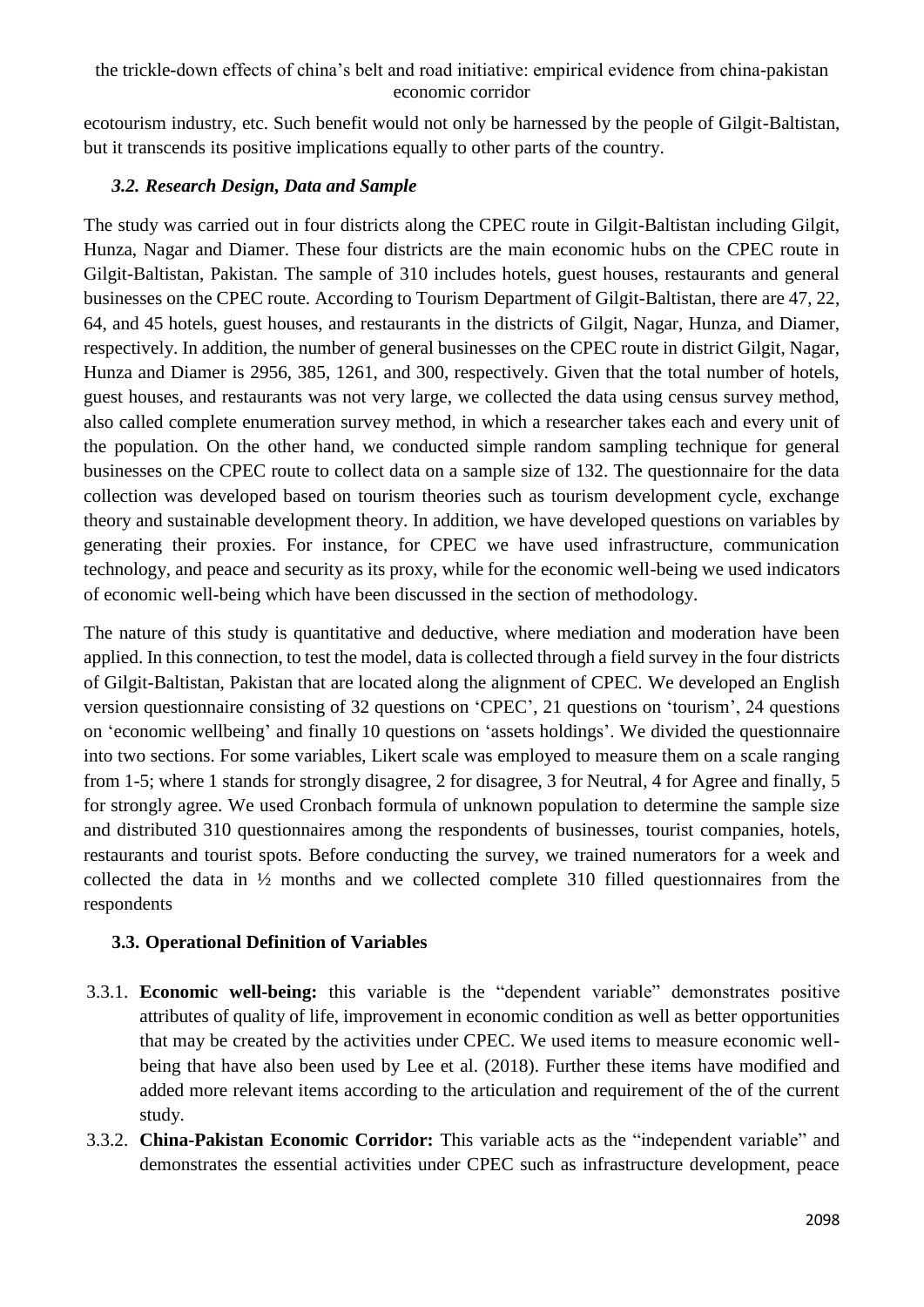and security and telecommunication in Gilgit-Baltistan, having a significant contribution to tourists' inflow. We developed the variable as "CPEC" using above three items.

- 3.3.3. **Tourism:** This variable demonstrates tourism development in this region as mediator between CPEC and economic well-being.
- 3.3.4. **Assets Holding:** This variable as "moderator" demonstrates the whether assets holding of respondents are their own or rented. We conceptually consider that those having their own assets (Hotels, restaurants, land etc.) would have definitely higher economic well-being compare to those having rented assets on CPEC route.

# **4. Construction of the Variables**

To construct the variables, we performed principle component analysis on all the items of CPEC, economic well-being, tourism and assets holding. The principle component analyses extraction method was also used for individual characteristics of all four variables and extracted factor loads and their respective percentages of variance. We considered all those components exceeding an eigenvalue 1. After careful observation of the scree plot the respective factors have been interpreted with a Kaiser Varimax Rotation method of normalization. This method extracted 3 components for tourism, 5 components for CPEC, 2 components for assets holding and 5 components for economic wellbeing, respectively. To construct the component for each variable we multiplied the value factor loads with their respective questions, following the same procedure for every component. Then we first divided the percentage of variance having an eigenvalue greater than 1 by 100 and then multiplying its result by their respective component we constructed the indexes for each variable. Mathematically;

 $Component = Factor load extracted * each item extracted .......$  $Index = \frac{percentage\ of\ variance}{100}$ 100 ∗ ℎ ………………...b

However, we had five Likert scale questions, but the range of index has exceeded 5, because it gives different weights to each item. In such a case the values on index can exceed highest value of Likert scale. furthermore, the minimum and maximum of all indexes as well as the descriptive statistics has been presented in Table B5.

# **4.1. Empirical Strategy and Results**

The following are regression models, we followed and analyzed mediation, moderation, direct effect, indirect effect and total effect using process macro developed by Andrew F. Hayes.

 $TRSM = \alpha_0 + \alpha_1 CPEC + e_{trsm}$  … … … … … … … … … … … … … … … … … … 1

= <sup>0</sup> + 1 + … … … … … … … … … … … … … … … … … . . … … … ..2

 $EWB = \alpha_0 + \alpha_1 CPEC + \beta_1 Tourism + \varphi_1 AH * CPEC + \theta_1 AH * Tourism + \varepsilon_t...........3$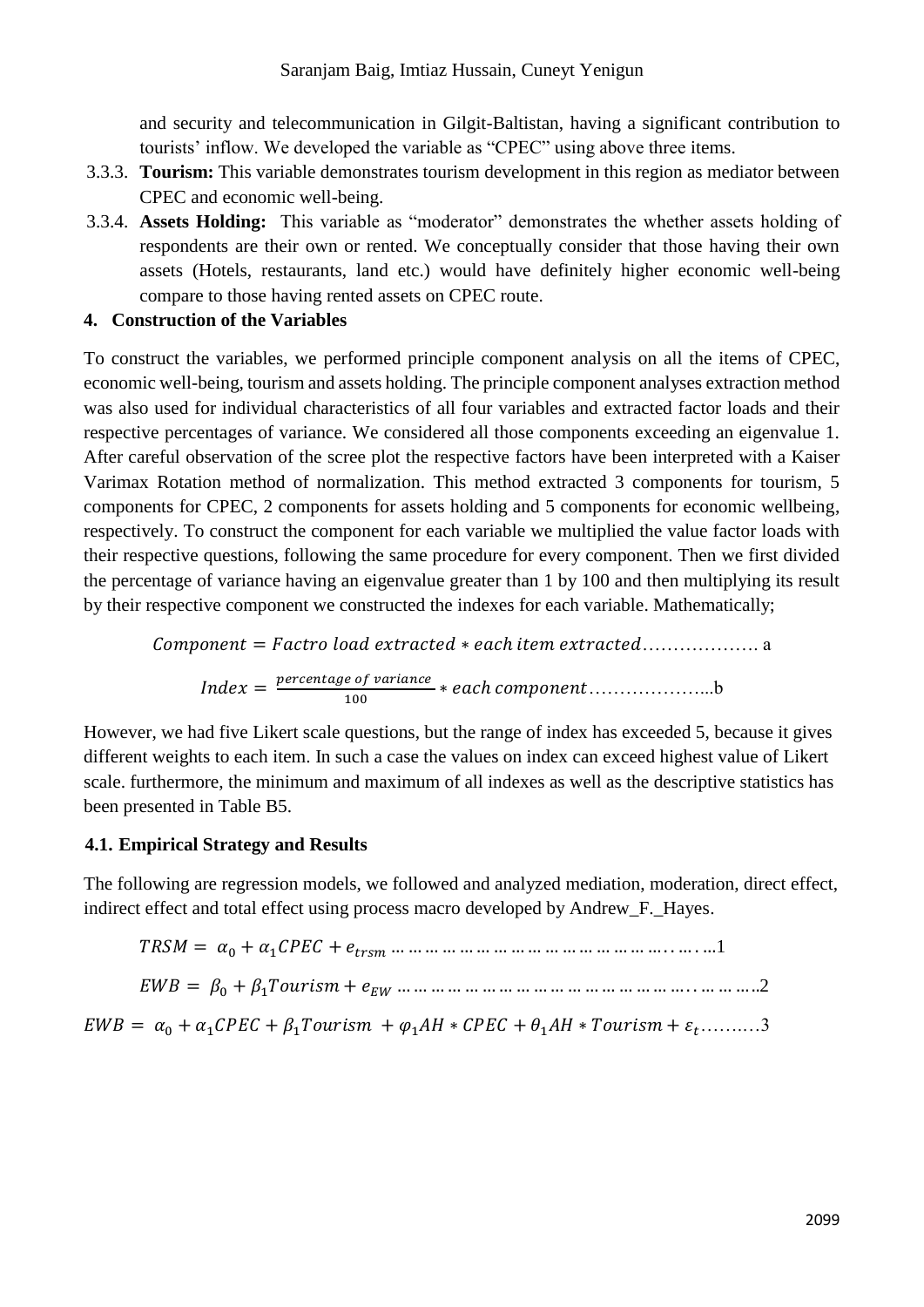

**FIGURE 1.** A statistical diagram of mediation and moderation model for the CPEC, Tourism and Economic well-being

| <b>Marital</b> | Family | <b>Number of</b> | <b>Years of</b> | Self-            | <b>Level of</b><br>income per |
|----------------|--------|------------------|-----------------|------------------|-------------------------------|
|                |        | members          |                 |                  | month                         |
| 310            | 310    | 310              | 310             | 310              | 310                           |
| 1.7710         | 2.0161 | 2.1452           | 3.4484          | 6.0484           | 2.5645                        |
| .42089         | .24744 | .76422           | 1.55031         | 1.72576          | 1.07066                       |
|                | status | type             | family          | <b>Education</b> | status                        |

|  |  | Table 1: Descriptive statistics of respondent's demographics |  |  |  |
|--|--|--------------------------------------------------------------|--|--|--|
|  |  |                                                              |  |  |  |

Table 1 shows the mean and standard deviation of demographic variables. We found higher mean of self-status and years of education. In addition, we also found little variation in marital status, family type and in number of family members, and higher variation in self-status. The values of mean and standard deviation may not clearly be presenting our data, but it may be a bench marks for demographic variables.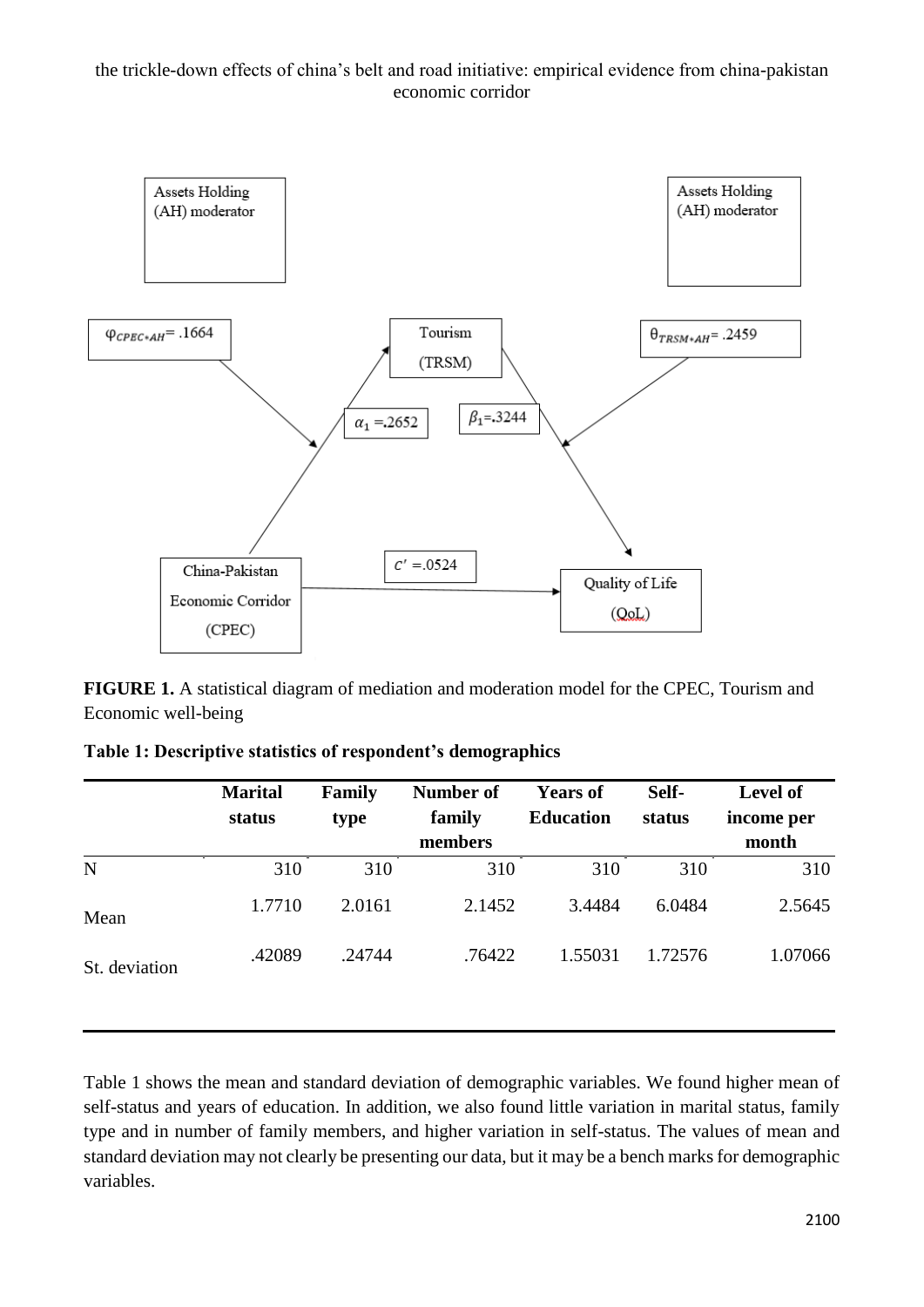| <b>Model 1: Tourism(TRSM)</b> |            |           |         |                | <b>Model 2:</b> Economic Well-being |           |         |                |  |
|-------------------------------|------------|-----------|---------|----------------|-------------------------------------|-----------|---------|----------------|--|
|                               |            |           | t-stats | <b>P-value</b> |                                     |           | t-stats | <b>P-value</b> |  |
| <b>CPEC</b>                   | $\alpha_1$ | $.2652**$ | 7.4713  | .0000          |                                     |           |         |                |  |
| Tourism                       |            |           |         |                |                                     | $.3244**$ | 2.5616  | .0109          |  |

### **TABLE 2. Summary of Basic Mediation Model**

Table 2 shows the estimated coefficients of basic mediation when mediator is the dependent variable in model 1 and CPEC is the independent variable. The positive coefficient  $\alpha_1 = .2652**$  indicates that one-unit change in China-Pakistan Economic Corridor tends to increase tourism by 26.52 units. In addition, its t-value and p-value also indicate that effect is statistically significant. On the other hand, in model 2 we treated economic well-being as a dependent variable and regressing with Tourism (mediator) as independent variable. The estimated coefficient of tourism  $\beta_1 = .3244**$  indicates that one unit change in tourism leads to increase in economic well-being by 32.44 units. However, both paths from independent to mediator and to the dependent variable is positive and statistically significant. In order for the mediation effect to be significant we need a criterion that is  $ab = c - c'$ , where  $a$  is a coefficient of independent variable to mediator. While  $b$  is a coefficient of mediator to dependent variable. On the other hand,  $c$  is a coefficient of total effect model and  $c'$  is a coefficient of direct effect model and should be less than  $c$ .

To equate both values of  $(ab = c - c')$  we put their coefficients and found both values equal.

$$
.2652*.3244 = .337 - (-.0524)
$$

#### $0.0861 = 0.0861$

|                          |             |                     | <b>Second Moderation Model</b> |         |                |                |         |                |
|--------------------------|-------------|---------------------|--------------------------------|---------|----------------|----------------|---------|----------------|
|                          |             |                     | $\boldsymbol{\beta}$           | t-value | <b>P-value</b> | ß              | t-value | <b>P-value</b> |
|                          | <b>CPEC</b> |                     | .0658                          | 1.5413  | .1243          |                |         |                |
| <b>Assets Holding</b>    |             |                     | .0455                          | 1.9724  | .0495          |                |         |                |
| Interaction 1            |             | $\varphi_{CPEC*AH}$ | .1664                          | 2.5277  | .0120          |                |         |                |
| (CPEC*Assets Holding)    |             |                     |                                |         |                |                |         |                |
| Interaction 2            |             |                     |                                |         |                |                |         |                |
| (Tourism*Assets Holding) |             | $\Theta_{TRSM*AH}$  |                                |         |                | .2459          | 1.8404  | .0667          |
|                          |             |                     |                                |         |                |                |         |                |
| $R^2$<br>.2066           |             |                     |                                |         |                | $R^2$          | .2819   |                |
| F-value<br>4.5650        |             |                     |                                |         |                | F-value 8.8023 |         |                |

#### **TABLE 3. Moderation Models**

Table 3 presents regression coefficients for first and second stage moderators on quality of life. The estimated results of First Moderation Model, the coefficients of CPEC and Assets holding are .0658 and .0455, respectively, conditional on, when moderator is equals to zero. The signs of both variables are positive; suggesting CPEC individually has higher impact on quality of life as compared to assets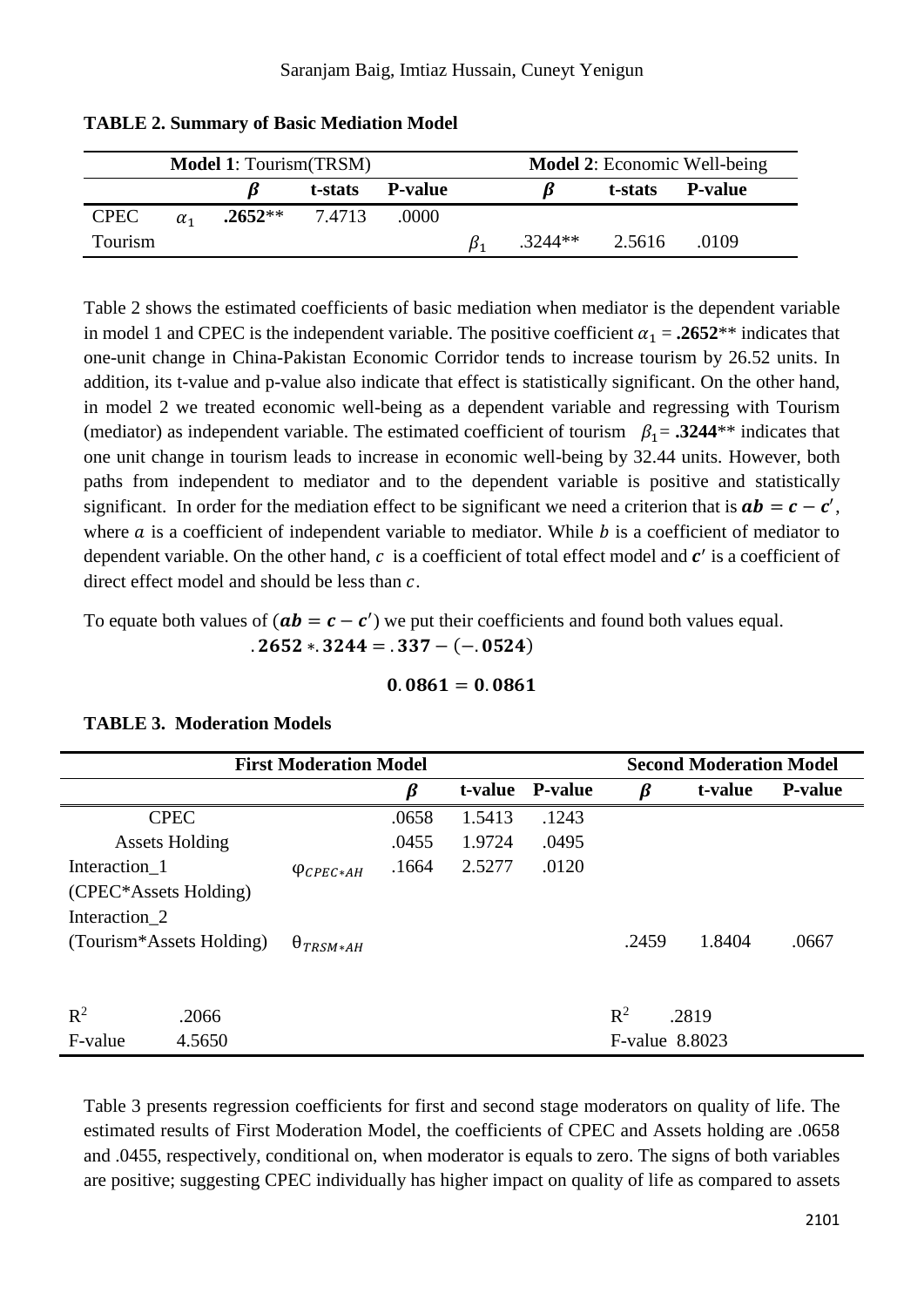holdings. On the other hand, the coefficient of first moderation model  $\varphi_{CPEC*AH} = .1664$  is the product of China-Pakistan economic corridor and assets holding that is positive and significant. It clearly indicates the interaction term  $\varphi_{CPEC*AH}$  jointly increase the quality of life in four districts. That suggests the impact of CPEC on quality of life changed by 16.64 units as one unit change in assets holdings. In addition, the regression confidents of second moderation model  $\theta_{TRSM*AH} = .2459$  is the product of tourism and assets holding that is positive and significant. It indicates that the interaction term  $\theta_{TRSM*AH}$  also jointly increase the quality of life in four districts of Gilgit-Baltistan. The impact of assets holdings on quality of life changed by 24.59 units as one unit change in assets holdings. Second moderation model has a higher value on R-Square. Tourism coupled assets holding has a greater impact on quality of life as compared to assets holdings coupled with China-Pakistan economic corridor.

|      | <b>Total Effect Model</b> |                |    | <b>Direct Effect Model</b> |               |                | <b>Indirect Effect Model</b> |                                 |       |
|------|---------------------------|----------------|----|----------------------------|---------------|----------------|------------------------------|---------------------------------|-------|
|      | <b>Effect</b> t-value     | $D -$<br>value |    | <b>Effect</b>              | $t-$<br>value | $D$ -<br>value |                              | <b>Effect</b> BootLLCI BootULCI |       |
| -337 | 2.4723                    | - 0370-        | C' | .0524                      |               |                | $.6642$ $.5070$ $.0860**$    | .0162                           | .1652 |

**Table 4. Total, Direct and Indirect Effect Models of CPEC, Tourism and Economic Well-being**

Table 4 presents the estimated results of direct, indirect and total effects of CPEC and tourism on economic wellbeing. Model 3 shows the indirect effect of tourism on economic well-being, Model 4 shows the direct effect of CPEC on economic well-being and Model 5 shows total effect model respectively. The size of the indirect effect is .0860 as presented in Model 3. More importantly, for the purpose of significance, we examine bootstrap lower and upper confidence interval values. The Boot LLCI is .0162 and Boot ULCI is .1652. Both values give us roughly a population value of the indirect effect model. In other words, zero lies between Boot LCI and Boot UCI indicating the significant indirect effect. In addition, the theoretical consideration of direct effect is that it should be insignificant, in case of significance the coefficient should be less than the indirect effect. This is what exactly we have found to be negative and insignificant direct effect of CPEC on economic wellbeing. As its probability, value is greater than 0.05 that is statistically insignificant. On the other hand, the equation of the total effect of CPEC, and tourism on economic well-being is positive. One unit change in interaction of CPEC and tourism leads to change in the wellbeing by .337units, which is statistically significant.

# **5. Discussion**

Despite being political consensus in Pakistan on the need and desirability of the investments under China-Pakistan Economic Corridor, many analysts remain skeptical about the positive implications for the people and economy. Some existing studies have suggested counterproductive implications of this mega initiative. However, the existing studies examine the relationship between CPEC and employment generation on project-to-project basis and on macro level. In the current study, we have demonstrated the trickle-down wellbeing implications of CPEC. We suggest that the communities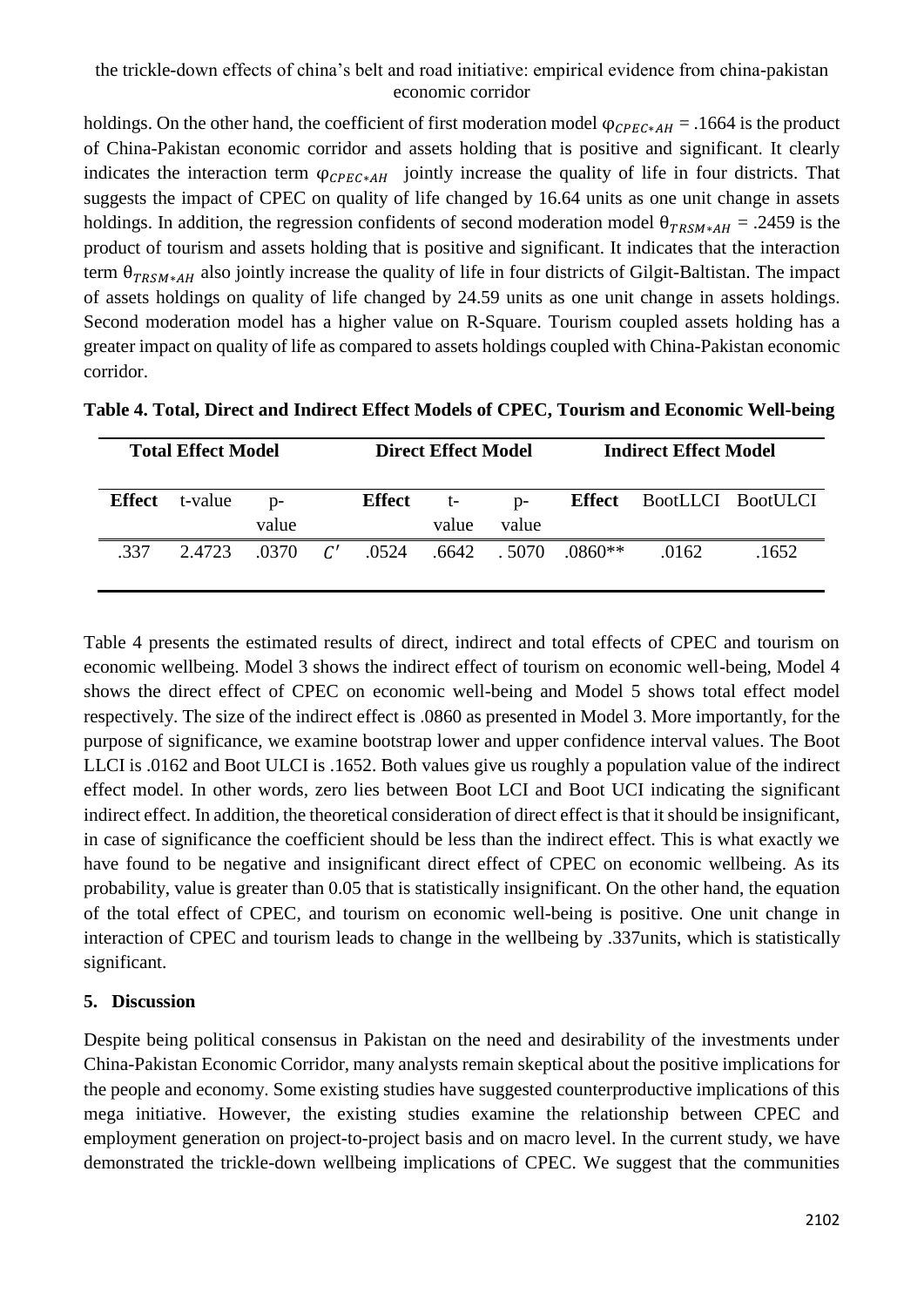living along the alignment CPEC route, though not directly related to the project, have also benefited indirectly from the project.

The findings of this study suggest that when infrastructure, telecommunications, and peace and security improve in a community, it generates economic activities--- tourism industry in our case. These activities in turn generate employment opportunities and improve the quality of life of the host community. These results also support the findings of Bohdanowicz and Zientara (2009) that a greater number of hotels have a bigger role to improve the wellbeing of their employees. We found that tourism was highly significant in improving economic wellbeing in Gilgit-Baltistan, because of income and growth of jobs in the tourism industry. The study by Tooman, (1997) also found that tourism development helped increase the growth rates of employment and jobs that led to improved quality of life. Infrastructure, telecommunication, peace, and security under China Pakistan Economic Corridor has made it possible to increase the tourism inflow to Gilgit-Baltistan. The findings further suggest that the impact of China Pakistan Economic Corridor on tourism is enormous and in turn, tourism has significantly increased economic wellbeing. It reveals that tourism inflow into Gilgit-Baltistan is strongly linked with income and employment. The same findings have also been reported by Aref, (2011) in the case of Iran. We found 1% increment in infrastructure, peace and security and telecommunication under CPEC led to increased tourism inflow by 26.52%. Many researchers such as Seetanah*. et.al*, (2011) consider infrastructure development, telecommunication, and peace and security, income of tourists and distance for travelling important factors for attracting tourism to any region.

Asset holdings, on the other hand, plays a pivotal role in increasing economic wellbeing of the communities by supporting tourism sector on the CPEC route. In this connection, we found that 'asset holdings' was a significant moderator with both CPEC and tourism. Those who have their own assets including hotels, guesthouses, restaurants and tourists spots along the CPEC route have higher income earnings compared to those who rent. According to Jamieson et al. (2004) improved economic wellbeing is dependent on the generated income and employment by the tourism industry. It creates different employment opportunities to alleviate poverty of the host community. Our positive and statistically significant mediation and moderation regression analysis of CPEC's impact on tourism and economic wellbeing clearly supports the idea that CPEC has provided the opportunities of income generation and employment, which has the capacity to overcome poverty in this region.

# **6. Conclusion and Policy Recommendations**

China's Belt and Road Initiative has been considered a game changer for many countries that are now a part of this initiative. Many existing studies have shed light on the financial and economic gains of the Initiative on a macro level. Another strand of literature on BRI and CPEC has examined the benefits associated with the projects. While others study perceptions and opinions on the impacts of BRI and its projects. Unlike the existing literature, the focus of current study is to unravel the trickle down effects of BRI via its projects. As a case study, we consider China-Pakistan Economic Corridor. We hypothesize that wellbeing impact of the CPEC on the communities along the alignment of the CPEC route is mediated by another factor---tourism in our case.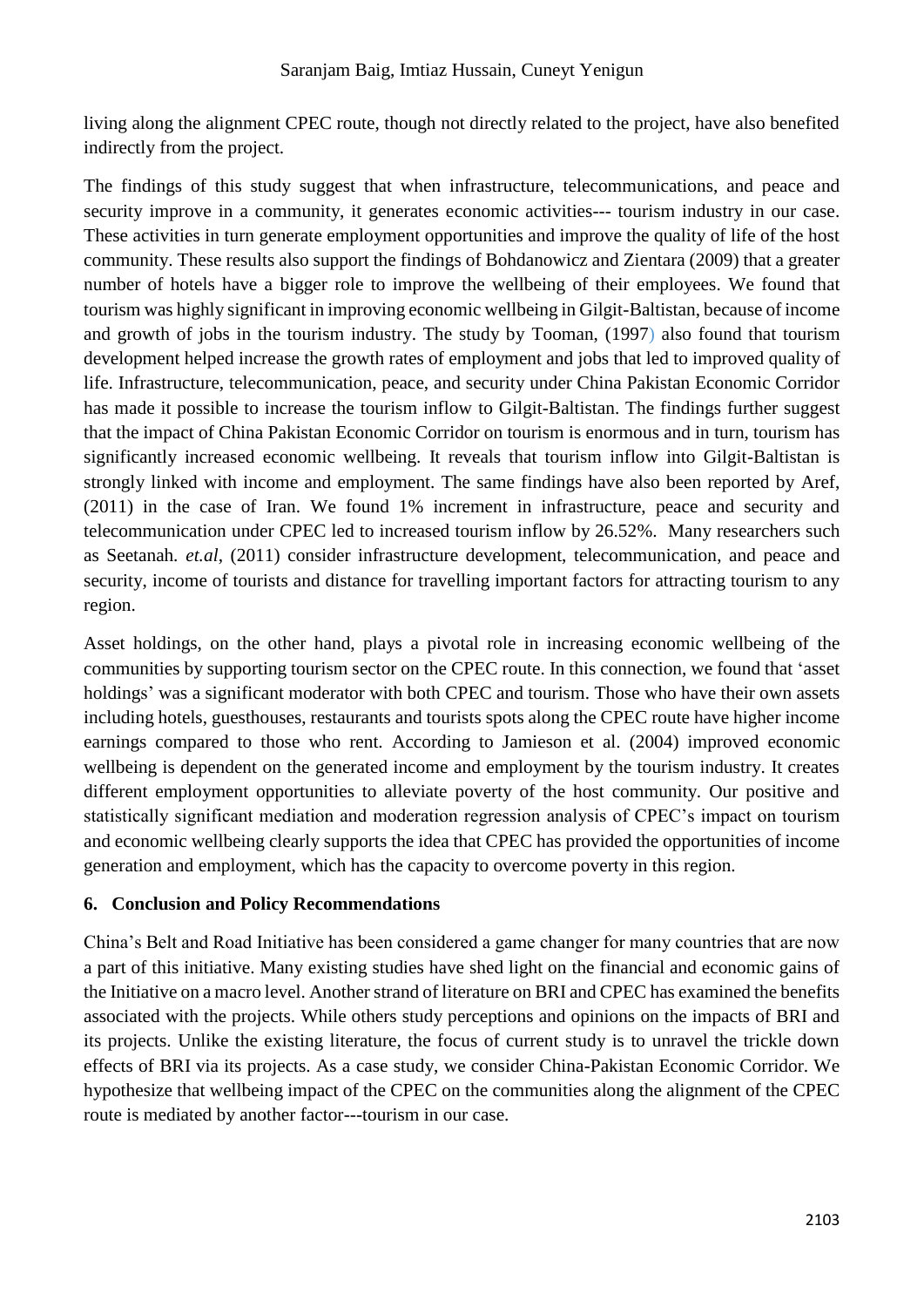In order to test the hypothesis, we conducted a primary field survey in the four districts of Gilgit-Baltistan, Pakistan. We collected data via a questionnaire that was developed based on the theoretical interpretation of tourism inflow, infrastructure development, telecommunication, peace and security. Before conducting the survey, a pilot survey was conducted and we found that the instrument was reliable and valid with .91 Cronbach's alpha. Based on current literature and theories, we developed a conceptual framework to see whether the infrastructure, telecommunication, peace and security under China Pakistan Economic Corridor increased economic wellbeing significantly in Gilgit-Baltistan or not. In this model we used CPEC as the independent variable, economic wellbeing as the dependent variable and tourism as the mediator between dependent and independent variables. We also used asset holdings on the CPEC route as a moderator. The findings suggest that CPEC under BRI helped the tourism flourish in the region that in turn improved the quality of life of the communities in the region under study. Based on the finding of our study we recommend following policies for the implementation to increase economic wellbeing in Gilgit-Baltistan.

There is need to combine and balance three objectives: more tourists, higher spending of per tourist, and a greater share reaching the poor. For this purpose, government can provide such opportunities by providing concessionary loans to the marginalized communities on the CPEC route, which will let them initiate micro and small businesses. If the overall goal is to make the tourism pro-poor, this can be done via three routes: attracting more tourists, so total tourism spending goes up; each tourist will spend more, so that total tourism spending goes up; and a change in the pattern of tourist expenditure so that the fraction that reaches the poor goes up.

As discussed earlier, the economic well-being of respondents having their own hotels, restaurants and other businesses have better quality of life. CPEC has provided the opportunities for both the governments and the communities. However, making the trickle-down effects long lasting and sustainable, the policymakers must initiate policies to sustain the benefits to the communities promised by the BRI and CPEC.

### **References**

- 1. Ali. A. K., 2018, "Measuring socio-economic impact of CPEC: a framework for info-structure". *Center for excellence China-Pakistan economic corridor,* [online; cited 28 August 2020]. Available from:<https://cpec-centre.pk/>
- 2. Alam, K.M., Li, X., Baig, S., 2020, "Causality between transportation infrastructure and economic development in Pakistan: An ARDL analysis". *Research in Transportation Economics*. DOI: 10.1016/j.retrec.2020.100974
- 3. Ali. *et.al.,* 2017, "Emerging tourism between Pakistan and China: tourism opportunities via CPEC," *Internal business research*, Vol. 10, No. 8, pp. 204-214.
- 4. Andornino, G. B., 2019, "The Belt and Road Initiative in China's Emerging Grand Strategy of Connective Leadership," *China & World Economy*, Vol. 25, No. 5, pp. 4–22.
- *5.* Ahmar, M., 2015, "Strategic Meaning of the China-Pakistan Economic Corridor," *Strategic Studies,* Vol. 34/35. 4, pp. 35-49
- 6. Allen. *et al*. 1988, "The impact of tourism development on residents' perceptions of community life," *Journal of travel research*, Vol. 27, No.1, pp. 16-21.
- 7. Allen. *et al*. 1993 "Rural residents' attitudes toward recreation and tourism development," *Journal of travel research,*  Vol. 31, No.4, pp. 27-33.
- 8. Allen. *et al.,* (1988).The impact of tourism development on residents' perceptions of community life." *Journal of travel research*, Vol.27, No.1. pp. 16-21.
- 9. Andereck, K. L., K. M. Valentine., C. A.Vogt and R. C. Knopf 2007, "A cross-cultural analysis of tourism and quality of life perceptions," *Journal of Sustainable Tourism*, Vol. *15, No.*5, pp.483-502.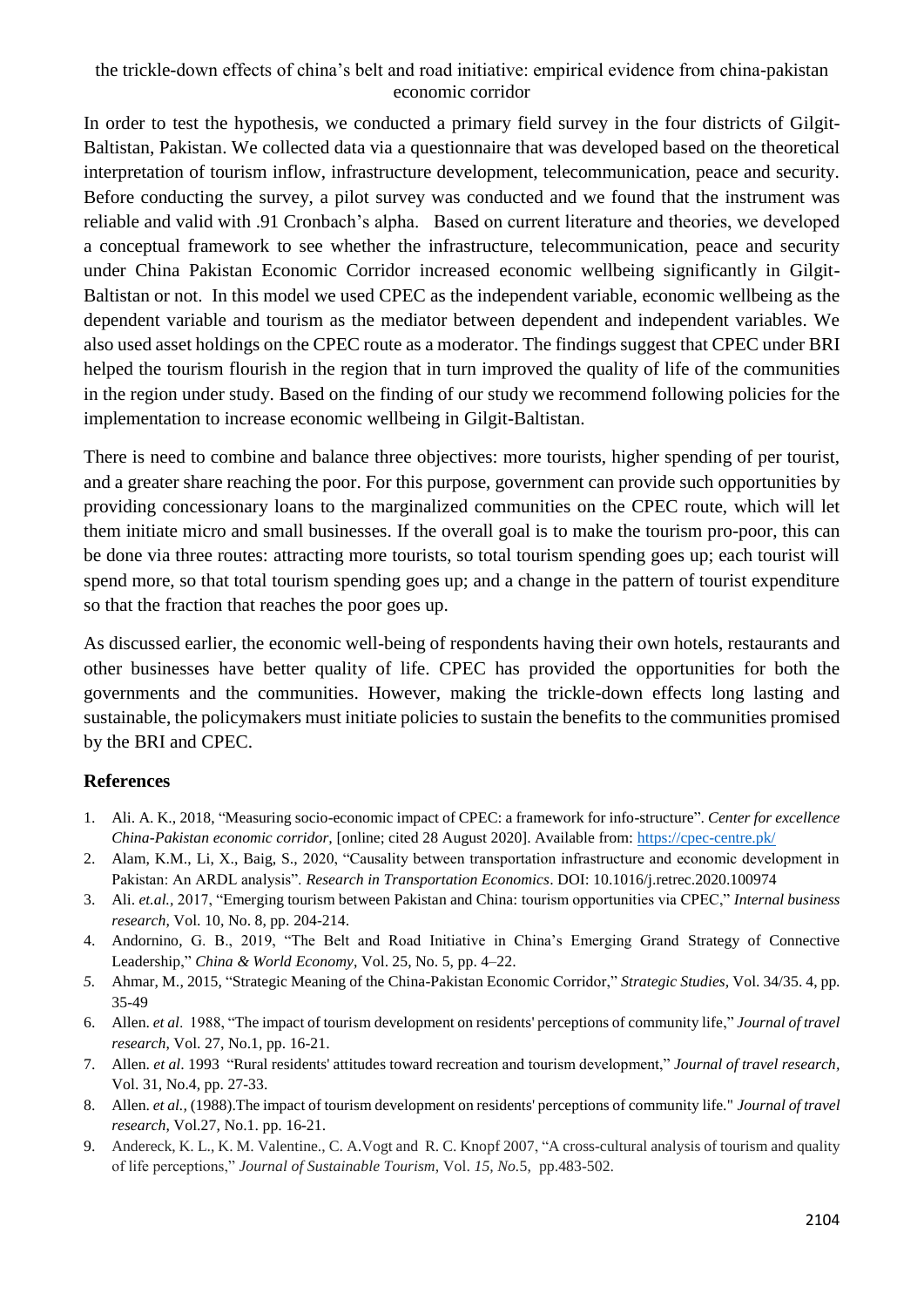#### Saranjam Baig, Imtiaz Hussain, Cuneyt Yenigun

- 10. Aref, F. 2011, "The effects of tourism on quality of life: A case study of Shiraz, Iran," *Life Science Journal*, Vol *8*, No.2, pp. 26-30.
- 11. Aschauer, D. A. 1990, "Why Is Infrastructure," *Industry Week,* [online; cited 28 August 2020]. Available from: [https://www.bostonfed.org/-/media/Documents/conference/34/conf34b.pdf.](https://www.bostonfed.org/-/media/Documents/conference/34/conf34b.pdf)
- 12. Aziri, B. and A. Nedelea, 2013," Business strategies in tourism," *Ecoforum Journal*, Vol.*2*, No. 1, pp. 10-26
- *13.* Barlybaev. *et al.* 2009, "Tourism as a factor of rural economy diversification,' *Studies on Russian Economic Development,* Vol.2o, No. 6, pp. 639-658
- 14. Bohdanowicz, P. and P. Zientara, 2009, "Hotel companies' contribution to improving the quality of life of local communities and the well-being of their employees," *Tourism and Hospitality Research*, Vol.*9, No.* 2, pp.147-158.
- 15. Baig, S., M. Qasim., L. Xuemei., and K. M. Alam, 2020, "Is the China-Pakistan Economic Corridor an Opportunity or a Threat for Small and Micro-Entrepreneurs? Empirical Evidence from Northern Pakistan," *Sustainability*, Vol.12, No. 5, pp. 17-27
- 16. Baig, S. and S. Zehra, 2020, "China-Pakistan economic corridor,governance, and tourism nexus: evidence from Gilgit-Baltistan, Pakistan, *Current Issues inTourism*, DOI: 10.1080/13683500.2020.1763266
- 17. Baig, S., Khan, A.A., Ali, A., Bano, S., 2019, "Rural Tourism, income, and rapid urbanization: exploring the nexus using a multi-disciplinary approach for Hunza. *International Journal of Economic and Environmental Geology* 10 (IV), 1-6. DOI: 10.46660/ijeeg.Vol10.Iss4.2019.344
- 18. Boiko, M. et al. 2018, "Investment attractiveness of the Ukrainian tourism system," *Investment Management and Financial Innovations*, Vol.15, No.4, pp. 193-209
- 19. Boukas N. and V. Ziakas, 2016, "Tourism policy and residents' well-being in Cyprus: Opportunities and challenges for developing an inside-out destination management approach," *Journal of Destination Marketing & Management*, Vol. **5**, No., pp. 44-54.
- 20. Boukas N. and V. Ziakas, 2013, "Impacts of the global economic crisis on Cyprus tourism and policy responses," *International Journal of Tourism Research*, Vol.**15, No.** , pp 329-345
- 21. Cooke, K. 1982, "Guidelines for socially appropriate tourism development in British Columbia," *Journal of travel research*, Vol. 21, No. 1, pp. 22-28.
- 22. Diener, E. and E. Sarah, 1997, "Measuring quality of life: Economic, social, and subjective indicators," *Social indicators research*, Vol. *40*. No.1-2, pp. 189-216.
- 23. Gondos, B. 2014, "Relationship between tourism and quality of life: Researches at Lake Balaton. In *Human Capital without Borders: Knowledge and Learning for Quality of Life; Proceedings of the Management, Knowledge and Learning International Conference* (pp. 879-888).
- 24. Government of Pakistan, Ministry of Planning, 2017, "Long term plan for the China Pakistan Economic Corridor," [online; cited 7 Oct 2020]. Available from: www.pc.gov.pk
- 25. Hamid. *et.al.* 2017, "Role of CPEC in the economy of Pakistan along with its threats," *International Journal of Scientific & Engineering Research*, Vol. 14, No. 4, pp. 67-83
- 26. Hussain. I. 2018, "CPEC and Pakistan's Economy: a way forward," *Center for excellence China-Pakistan economic corridor,* [online; cited 28 August 2020]. Available from: https://cpec-centre.pk/
- 27. Haq, R. and N. Farooq, 2016, "Impact of CPEC on social welfare in Pakistan: A district level analysis," *The Pakistan Development Review*, Vol 4. No:2, pp. 597-618.
- 28. Jacob, J. T., 2017, "China's Belt and Road Initiative: Perspectives from India" *China & World Economy*, Vol. 25, No. 5, pp. 78–100.
- 29. Jamal, N., 2016, "Mother China: A 'Chinese revolution' sweeps across Pakistan," Herald, 31 May [online; cited 26 April 2017]. Available from:<http://herald.dawn.com/news/1153413>
- 30. Jamieson, W., H. Goodwin, and C. Edmundd, 2004, "Contribution of tourism to poverty alleviation pro-poor tourism and the challenge of measuring impacts," [online; cited 2 September 2020]. Available from: https://www.researchgate.net/publication/266008511 'Contributions of Tourism to Poverty Alleviation Pro-Poor\_Tourism\_and\_the\_Challenge\_of\_Measuring\_Impacts',
- 31. Khan, H. and H.J. Khan, 2016, "Socio-Economic analysis of China-Pak Economic Corridor: A case study of Gwadar Baluchistan," *International Journal of Social Science and Humanities Research*, Vol. 4, No.3, pp.409-415.
- 32. Khan, K. and S. Anwar, 2016, "Special Economic Zones (SEZs) and CPEC: Background, challenges and strategies. *32nd AGM Papers-China-Pakistan Economic Corridor and Regional Integration. Islamabad: pakistan*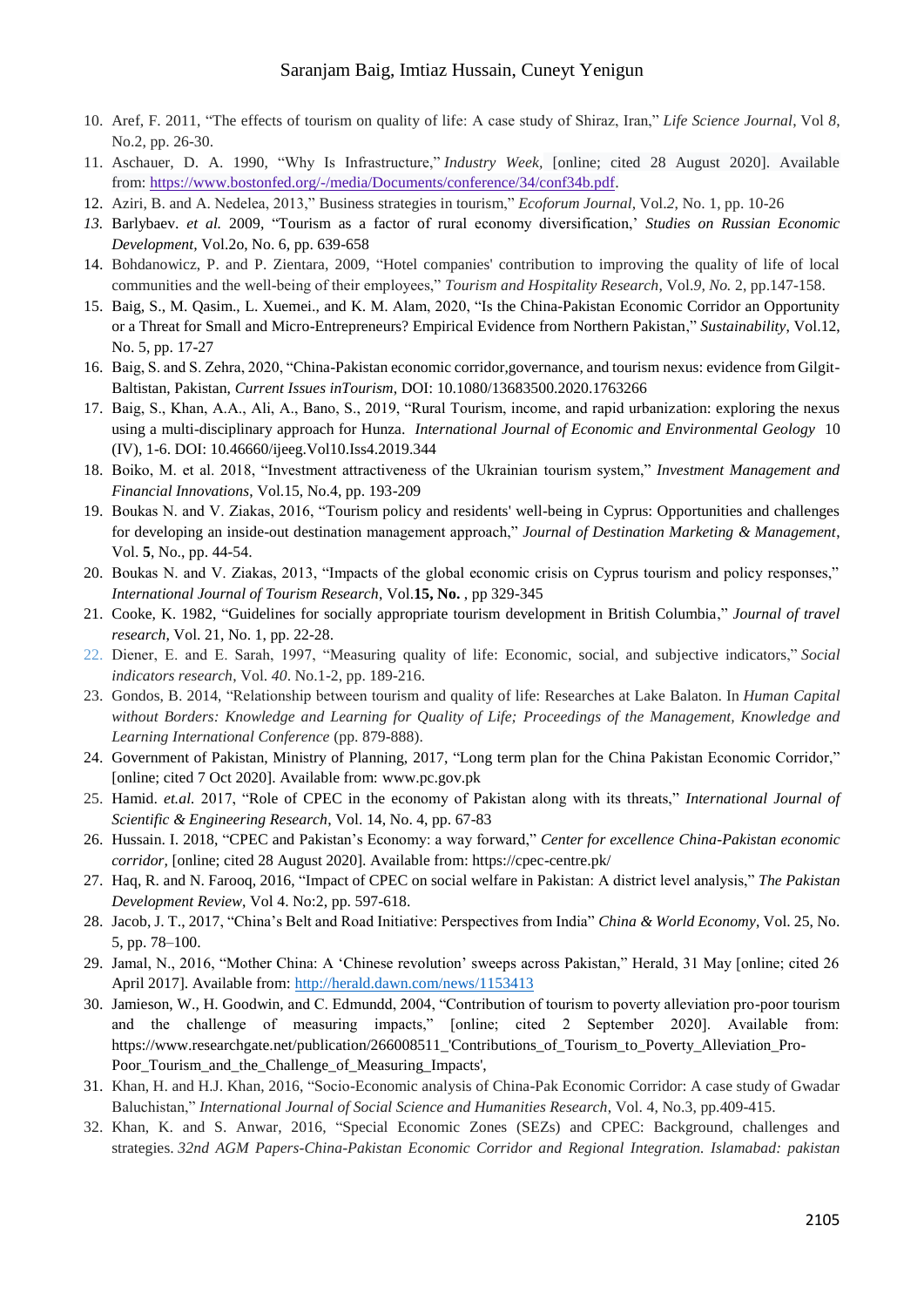*society of development economists,"* [online; cited 2 September 2020]. Available from: from http://pide. org.pk/psde/pdf/AGM32/papers/Special Economic Zones. pdf.

- 33. Khan, A. et al. 2020, "Revisiting the dynamics of tourism, economic growth, and Environmental Pollutants in the Emerging Economies—Sustainable Tourism Policy implications. *Sustainability,* Vol.12, No.6, pp. 25-33.
- 34. Khan, A., Baig, S. M., & Muhammad, F., 2020a, "China-Pakistan Economic Corridor, ICTs, and Digital Economy: A Cross-District Analysis of Baseline Data for Gilgit-Baltistan". Global Regional Review, V(I), 207-221. doi:10.31703/grr.2020(V-I).24
- 35. Long, P. T., et al. (1990). "Rural resident tourism perceptions and attitudes by community level of tourism." *Journal of Travel Research,* Vol. 28, No.3, pp.3-9.
- 36. Luqman, M., 2017, "CPEC: The Sino–Pak project all set to generate 2.32 million jobs in Pakistan," CPEC Info, 8 February [online; cited 26 April 2017]. Available from: http://www.cpecinfo.com/cpec-news-detail?id=MTE4NA
- 37. Menhas, R. et al. 2019, "Sustainable development under Belt and Road Initiative: A case Study of China-Pakistan Economic Corridor's socioeconomic impact on Pakistan. *Sustainability*, Vol.11, No.21, pp. 61-43.
- 38. Pedrana, M. 2013, "Local economic development policies and tourism: An approach to sustainability and culture," *Regional Science Inquiry Journal*, Vol. 1, No. 1, pp.91-99.
- 39. Rashid, S. 2018, "Employment outlook of china Pakistan economic corridor: a meta-analysis. Center for excellence China-Pakistan economic corridor, [online; cited 28 August 2020]. Available from: https://cpec-centre.pk/
- 40. Rehman, F., I.Tabassum, and F. Haq, 2013, "Problems, potentials and development of international tourism in Gilgit-Baltistan region, northern Pakistan. *J.Sc.&Tech,* Vol. 37, No.2, pp. 5-35.
- 41. Rhaman, M. R. 2016, "The socio-economic importance of tourism and its impact on the livelihood in south Asia: Case Rangamati, Bangladesh," [Online; cited 25 September, 2020]. Available from: https://www.theseus.fi/handle/10024/116404
- 42. Ridderstaat, J., R. Croes, and P. Nijkamp, 2016a. "A two-way causal chain between tourism development and quality of life in a small island destination: an empirical analysis," *Journal of Sustainable Tourism*, Vol. 24, No. 10, pp.1461- 1479.
- 43. Ridderstaat, J., R. Croes, and P. Nijkamp, 2016b, "The tourism development–quality of life nexus in a small island destination," *Journal of Travel Research*, *55*(1), 79-94.
- 44. Rana, S. 2016, "Army seeks role in CPEC administration," The Express Tribune, 16 April [online; cited 26 April 2017]. Available from: http://tribune.com.pk/story/1085784/for-timely-completion-army-seeks-role-in-cpecadministration/
- 45. Samimi. *et al*. 2011, "Tourism and economic growth in developing countries: P-VAR approach," *Middle-East Journal of Scientific Research*, Vol. 10, No.1, pp.28-32.
- 46. Seetanah, B. et al. 2011, "Does infrastructure matter in tourism development? *University of Mauritius Research Journal*, Vol. 17, No. 1, pp. 89-108.
- 47. Siddique, A., 2015, "Chinese investments divide Pakistani provinces," Gandhara, 21 April [online: cited 26 April 2017]. Available from: http://gandhara.rferl.org/content/pakistan-provinces-divided-over-chineseinvestment/26970678.html.
- 48. Shaikh, K. 2018, "Sino-Pak Relations: past and present". *Daily Times*, January 28th,
- 49. Tooman, L. A. 1997, "Tourism and development," Journal *of Travel Research*, Vol. *35, No.* 3, pp.33-40
- 50. Xinhua, 2015a, "Interview: President Xi's visit to give impetus to China–Pakistan ties: Chinese ambassador," 9 April [online; cited 26 April 2017]. Available from: [http://news.xinhuanet.com/english/2015-04/19/c\\_134163095.htm.](http://news.xinhuanet.com/english/2015-04/19/c_134163095.htm)
- 51. Xinhua, 2015b, "Pak-China Economic Corridor Council launched in Islamabad," 9 April [online; cited 26 April 2017]. Available from: http://news.xinhuanet.com/english/2015-04/09/c\_134134731.htm
- 52. Yenigun, C., Baig, S., 2021, Omani Renaissance in International Relations and Political Economy, *Bioscience Biotechnology and Research Communication*, 13(15), 78-86.
- 53. Yenigun, C., AlBasoos, H., Al-Zadjali, S., 2021, "The Impact of Qatari Crisis on the Omani Relations", *Psychology and Education Journal* (Scopus Indexed), 58(5) 654-665. <http://psychologyandeducation.net/pae/index.php/pae/article/view/5336>
- 54. Yenigun, C., AlRahbi Y., 2021, "The Omani Diaspora in Eastern Africa", *International Journal of Innovation, Creativity and Change (IJICC),* (Scopus Indexed), 15(7), 207-227. [https://www.ijicc.net/images/Vol\\_15/Iss\\_7/15714\\_Yenigun\\_2021\\_E1\\_R.pdf](https://www.ijicc.net/images/Vol_15/Iss_7/15714_Yenigun_2021_E1_R.pdf)